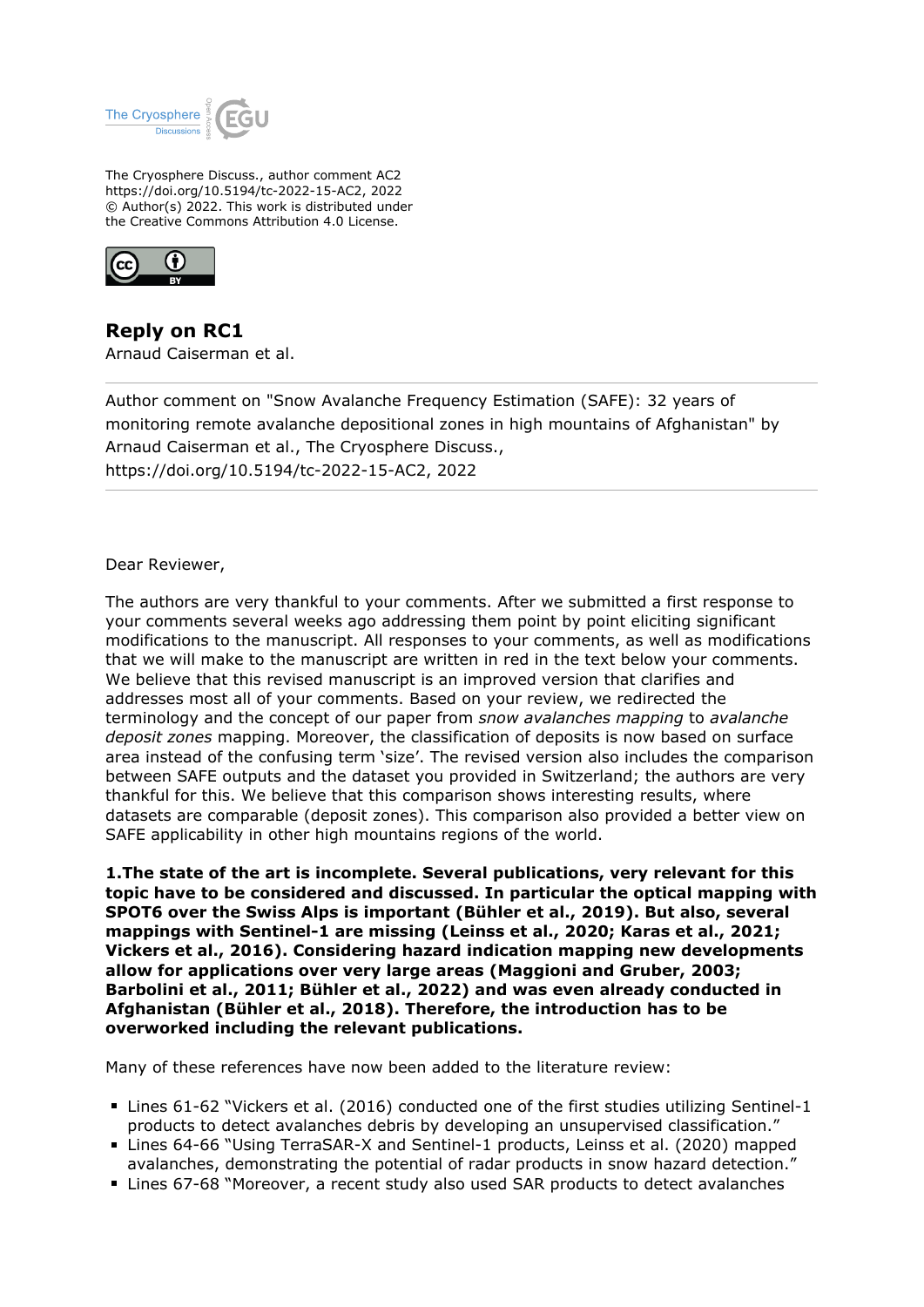and demonstrated both the potential and limitations of radar products due to orientation and orbit of the images (Karas et al., 2021)."

In reference to other papers using DEM and GIS technics, we have added the following:

Lines 67-72: "In addition to optical, radar or Lidar data, other studies used Digital Elevation Models (DEMs) and topographic parameters to determine the influence of terrain on avalanches in Switzerland (Maggioni and Gruber, 2009). Other studies incorporated other parameters such as morphology and vegetation to define potential avalanche zones and ran the Avalanche Flow and Run-out Algorithm to automatically detect potentially affected regions by avalanches (Barbolini et al., 2011). Moreover, the combination of snow measurements (depth) and high resolution DEMs have proved useful in snow hazard detection (Bühler et al., 2018a)."

For the optical state of the art, we have added the following:

Lines 97-99: "Across a wide area (12,500 km2) individual snow avalanches were manually digitized using high resolution SPOT-6 images (Bühler et al., 2019).

Moreover, we have added some of these references in Table 4 (line 536) when we compare SAFE accuracy with accuracies of other methods. We thank you for those references that enhance our paper.

**2.It is essential to clearly communicate what can be expected from the presented approach in terms of accuracy and reliability. First of all, only very large avalanche debris can be mapped. Throughout the paper the authors should use this term and not the term avalanche to be clear. An avalanche consists of a release, a transition and a deposition zone. Only the deposition zone can be partially mapped. There are several problems for example if the avalanche debris is covered by soil / rock or wood (The NDSI is reduced and the deposit is not mapped as avalanche). There is now information on how many avalanches deposited onto one mapped deposit. Typically, this happens several times a year. In the river basins there is often complex terrain with a lot of cast shadow leading to missed avalanche debris. All these uncertainties lead to a very limited reliability of the presented approach. Therefore, it is not eligible to draw all the statistics from the mapped debris as the authors do in the results. These statistics are strongly biased and not reliable. Applying them for hazard mapping or the planning of mitigation measures could be very dangerous.**

We thank you for your comment related to the terminology used in our paper. We have modified snow avalanches to avalanche depositional zones or deposits throughout the manuscript (in red in the text). Moreover, based on your comment, we have decided to change the title as follows: "Snow Avalanche Frequency Estimation (SAFE): 32 years of monitoring remote avalanche depositional zones in Afghanistan". We believe that this title better reflects what SAFE does.

As for avalanche structure, it was already explicitly articulated that SAFE only maps deposition zones: "These zones are indeed detectable by delineating the depositional zones of the avalanches (not their release or transition zones);" lines 175-176.

As for snow avalanche deposits that may have been missed using NDSI, we agree that SAFE can omit snow avalanche deposits as already acknowledged in line 268: "Another source of error arises when SAFE cannot detect avalanches depositional zones due to a dark color on the snow surface associated with surface debris or a debris flow on top of the avalanche." However, because of the advantage of our long-term data base, if SAFE misses an event in one year, the model systematically looks at each pixel in every year –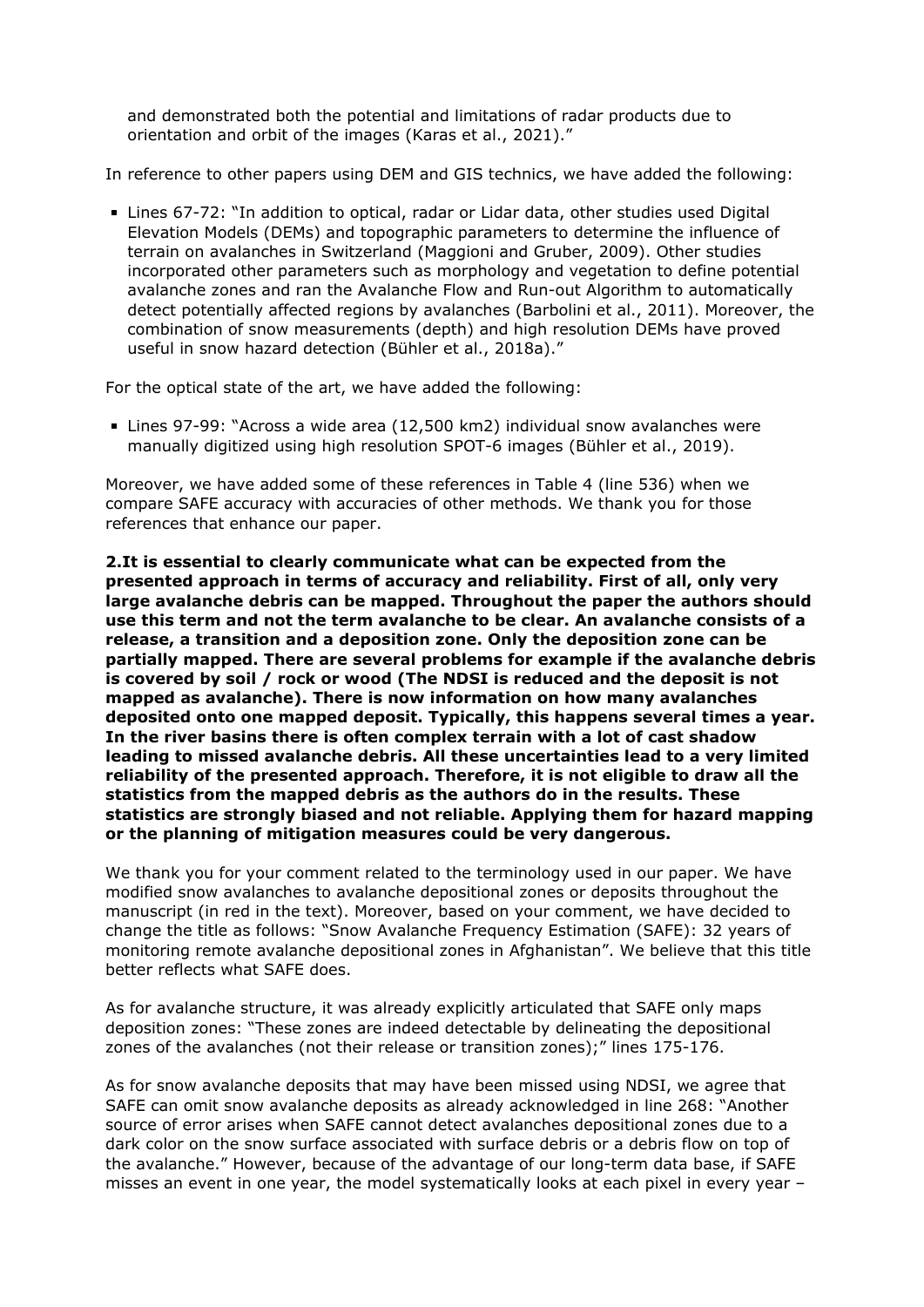in our case, 32 times (i.e., 32 years of data). Thus, frequently impacted areas will be identified even if events in a few years are missed due to shadows or debris flows. Thus, as we answered in our previous response to this review, we disagree that our statistics are 'not reliable'.

Regarding the comment that the application of this model 'could be very dangerous', as we wrote in the first response to your comment, we completely disagree with this value judgement. SAFE is one model, if not the first attempt, to map areas at avalanche risk across large scales and on over long time periods in this remote, high mountain region. As specifically mentioned in the paper, we looked at avalanche deposits on foot slopes where human settlements are most vulnerable to snow avalanches. SAFE does not examine midto upper-slope terrain because in mountainous Central Asia, as well as proximate mountain regions, these upper slope areas are not occupied by humans or their activities during winter. Only foot slopes represent an area at risk; high mountain winter recreational activities – e.g., skiing, and other winter tourism activities – are virtually nonexistent in this vast mountain region. What matters in our region, such as Badakhshan, is the location and frequency of avalanche deposits on villages, roads and, to some extent, streams. SAFE represents a very needed model in this region because it can be freely replicated and used with minimal resources to determine which villages and roads are at frequent risk. This is the advantage of our long-term (albeit less accurate than SPOT) database. In our work here on the border of Afghanistan, we frequently experience road blockages and the isolation of villages for several days because of avalanche deposits. This issue is a higher priority in Central Asia and the surrounding mountain regions than detailed mapping of avalanches on upper slopes.

## **3. To assess the mentioned uncertainties and potential biases we recommend to test the algorithm with the most complete and accurate avalanche dataset mapped with SPOT6 imagery over the swiss Alps in 2018 and 2019 (Bühler et al., 2019; Hafner and Bühler, 2019) https://www.envidat.ch/dataset/spot6-avalanc he-outlines-24-january-2018;https://www.envidat.ch/dataset/spot6-avalancheoutlines-16-january-2019. This exercise could bring clarity into very important questions and help to assess the potential of the presented approach.**

First of all, the authors would like to thank the reviewer for allowing us access to this very interesting dataset in Switzerland. Hence, we have conducted the comparison between the outputs of SAFE and SPOT-6 outlining method. A totally new paragraph, plus a table, have been added to the manuscript. Based on the comment by Reviewer 2, we have decided to move the validation sections (including SAFE/SPOT comparison) to the beginning of the Results section - sub-sections 3.1 and 3.2. While we believe that the two datasets (SAFE/SPOT) are quite different as explained in the following paragraph, this comparison provides some interesting results. The comparison actually helped us to be more specific about the best use of SAFE. SAFE is more applicable in high mountains (Himalaya, Tien Shen, Hindu Kush, Karakoram, Andes…) where avalanches depositional zones remain longer compared to lower elevation mountains. And, interestingly, these mountain ranges are mostly within impoverished regions. Hence, from the title new version in comment 2, we have modified again the paper title as follows: "Snow Avalanche Frequency Estimation (SAFE): 32 years of monitoring remote avalanche depositional zones in high mountains of Afghanistan". Related to this, we have added two sentences, one in the Introduction and one in the Conclusion, noting that SAFE is more applicable for high mountain regions:

- lines 113-115 "SAFE is applicable in any high mountains of the world, such as Tien Shen, Himalaya, Hindu Kush, Karakoram or Andes, but not restricted to these, where snow avalanches deposits can be detected every year by satellite images for a long time before completely melting."
- and lines 553-555 "Moreover, the application of SAFE in Afghanistan, compared to its application in Switzerland, showed that the script can be applied worldwide, especially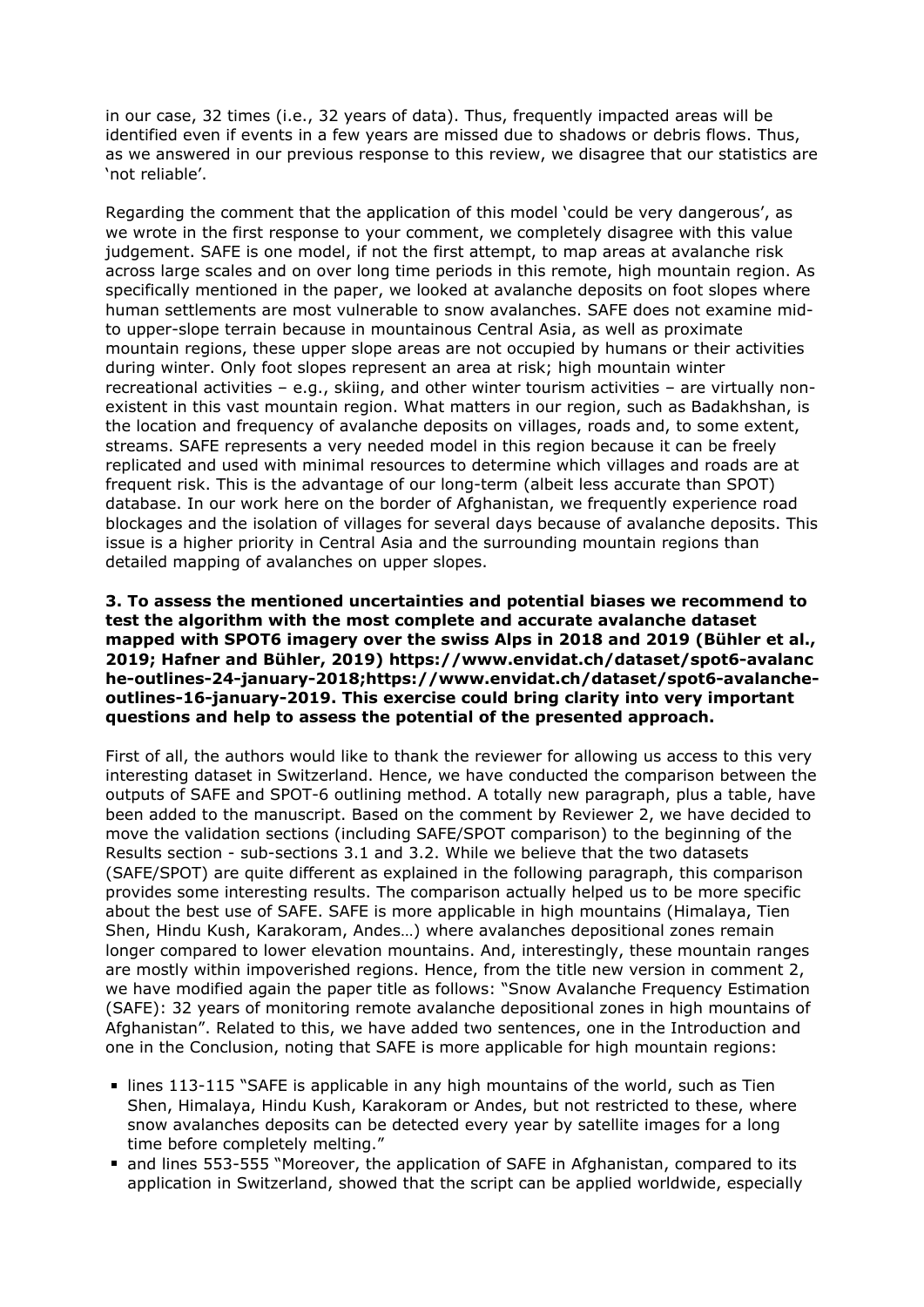in high mountains (above 4000 m) since deposit zones are still detectable in late spring at those elevations."

Moreover, this comparison more precisely elucidates the goal of SAFE, which is mapping avalanche deposits, rather than the continuum from initiation to runout.

The results of the comparison between SAFE/SPOT are presented as follows lines 304-341:

#### *"3.2 SAFE outputs compared with outlined avalanches using SPOT-6 images*

As a potential method of strengthening our testing of SAFE, outputs of our model were compared with a method that applied a more precise and expensive remote sensing product in Switzerland in 2018 (Bühler et al., 2019). The Swiss area encompassed 12,500 km<sup>2</sup> where more than 18,000 snow avalanches were manually digitized using very highresolution products SPOT-6 images (in January 2018). While our dataset is quite different from the Swiss data, the objective of this comparison was to assess how many snow avalanche deposits SAFE could detect compared to the approach using SPOT-6 (Table 3).

Table 3. Comparison of snow avalanches deposits zones between SAFE outputs (April to June 2018) and manual digitization using high-resolution SPOT-6 images in Switzerland in January 2018\*

| Method                | Number of snow polygons | Area of snow polygons (m <sup>2</sup> ) |
|-----------------------|-------------------------|-----------------------------------------|
| SPOT digitization     | 7574                    | 362,187,741                             |
| <b>SAFE</b> detection | 9948                    | 494,454,599                             |
| Overlapping SPOT-SAFE | 2194                    | 223,907,868                             |

\*SPOT data based on (Bühler et al., 2019)

Importantly, not all avalanches manually digitized on SPOT-6 images were comparable to SAFE results. To make this comparison more consistent, we clipped the outlined avalanches with the valley bottom mask used in SAFE. Following this modification, the SPOT-6 digitization process identified 7574 avalanches deposits in valley bottoms compared with 9948 by SAFE. Overlapping these two datasets, we found that both approaches detected 2194 deposit zones in common. Much of this discrepancy is due to the timing of SAFE images, which examine deposits that remain in late spring and early summer, whereas SPOT digitization covered only January. The larger number of snow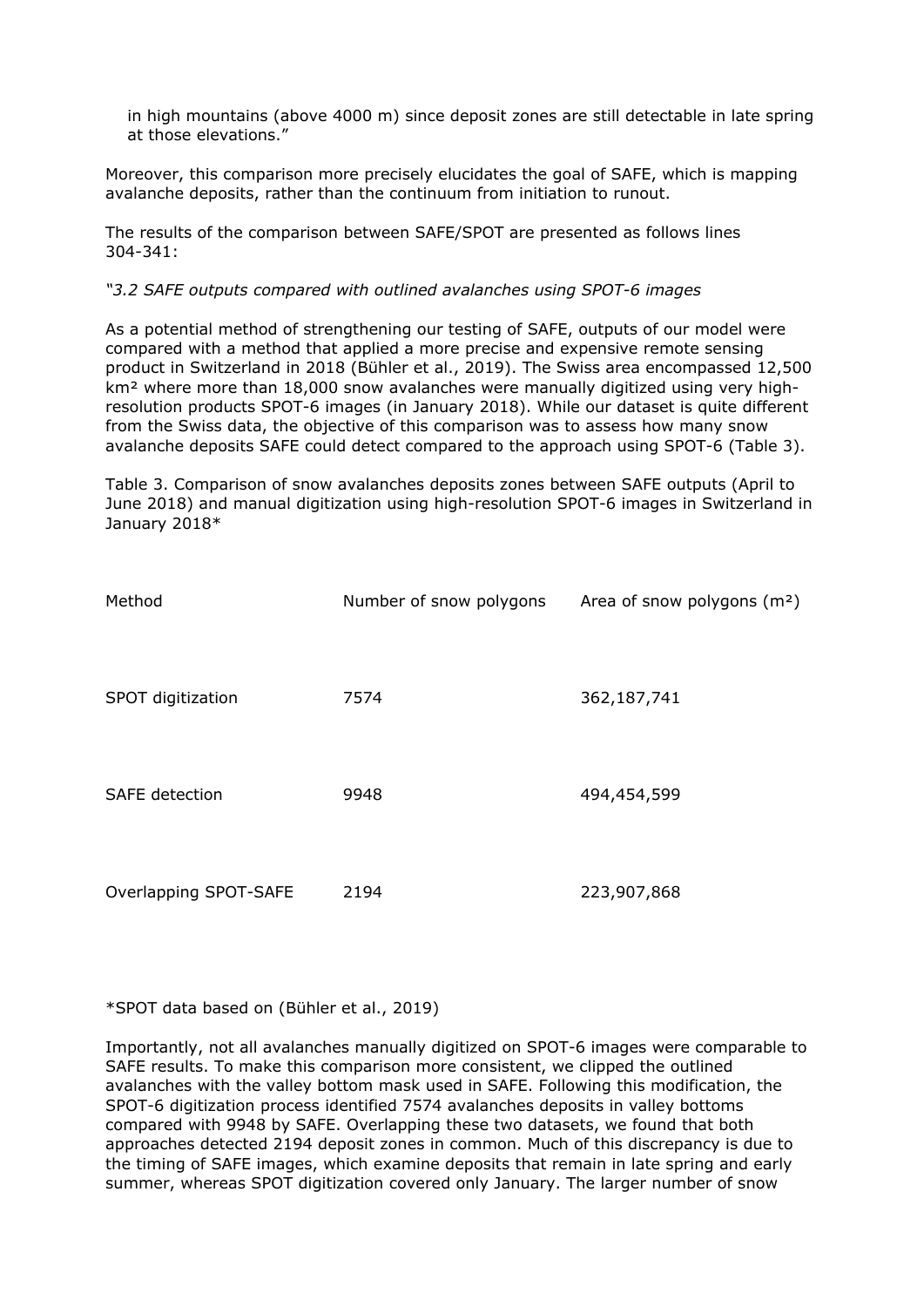deposits detected by SAFE occur during late season snow avalanches that impact valleys. This suggests that SAFE could not detect all January snow deposits because many of those already melted by the time of SAFE detection (early April to late June in the Swiss case). In addition, optical image quality strongly depends on cloud cover that may cause avalanches to be obstructed. For instance, we could not compare the 2019 SPOT-6 derived dataset in eastern Switzerland (Hafner et al., 2021) due to cloudy images at the end of winter and early spring because these snow avalanches had already melted, implying that SAFE is more suitable for high mountain areas (>4000 m) where snow deposits remain longer in valleys, thus inflicting greater damages and obstructions. Using LANDSAT images, SAFE somewhat circumvents this problem of cloud cover by assessing many years of data (in our case 32 y). However, SAFE does not distinguish individual events and considers overlapping snow deposits as one, in contrast to SPOT-6 which distinguishes these as discrete events. This, in addition to the different methods and spatial resolution difference between SAFE and SPOT, explains the somewhat low number of overlapping snow deposits between SAFE and SPOT. Moreover, the SPOT digitization procedure found a total avalanche area of 362,187,741 m² in January, while SAFE detected 494,454,599 m² of deposits at the end of the avalanche season, including 223,907,868 m² in common. The area detected by SAFE is naturally larger than SPOT-6 since SAFE maps all detectable deposits at the end of the winter. Moreover, SAFE did not detect the small avalanches of January that rapidly melted after they occurred. The polygons extracted by SAFE using Landsat images are obviously coarser than those outlined with SPOT-6 images, which partly explains the low number of overlapping snow deposit zones, but a much more comparable detected area (62%) between the two methods. Much of the discrepancy is related to SAFE's inability to detect individual events and missing deposits that rapidly melt (mostly from the early winter snow avalanches), as well as the very different resolution of these products."

## **4. The snow avalanche size classification is totally flawed with respect to reality/ methodology. According to the definition of the EAWS**

**(https://www.avalanches.org/standards/avalanche-size/#largeavalanche) size is mostly defined by volume, runout-length and destruction potential: so basically only avalanches larger than size 3 (large to extremely large) have potential to even reach those places where they are later detected with enough snow for it to remain until summer, Additionally, as the authors state they cannot separate single events, a size classification with the same classes as assigned to whole avalanches shortly after their release is nonsensical also as the area covered in gullies usually means a lot more volume than one would think. This makes methodologically no sense as well as everything derived from this (whether as category or as size).**

We understand and appreciate your comment about avalanche size classification. Indeed, we unfortunately do not have any data on avalanche volume, and we admit that our terminology 'avalanches size' is confusing. We however believe that the classification of the cumulative avalanche deposits could be relevant information to highlight and rank the most vulnerable areas. Valleys with large 'size' events represent more vulnerable areas impacted by repetitive avalanches than 'small size' events. And if one valley bottom is affected by only one, but a very large avalanche, SAFE will still be able to identify it as a single large event, since SAFE maps the cumulated avalanche deposits. In addition, we noticed that the avalanches mapped using SPOT-6 images in Switzerland (https://www.en vidat.ch/dataset/spot6-avalanche-outlines-24-january-2018;https://www.envidat.ch/data set/spot6-avalanche-outlines-16-january-2019) were actually also classified by size  $(m^2)$ , so the point about the 'flawed classification' raised by the reviewer is confusing and somewhat contradictory compared to this Swiss data. To address this issue, we have changed 'size' to 'surface area' in the manuscript wherever needed (text and Figure 11).

### **5. It is not clear why only Landsat is used. Sentinel-2 imagery would also be a**